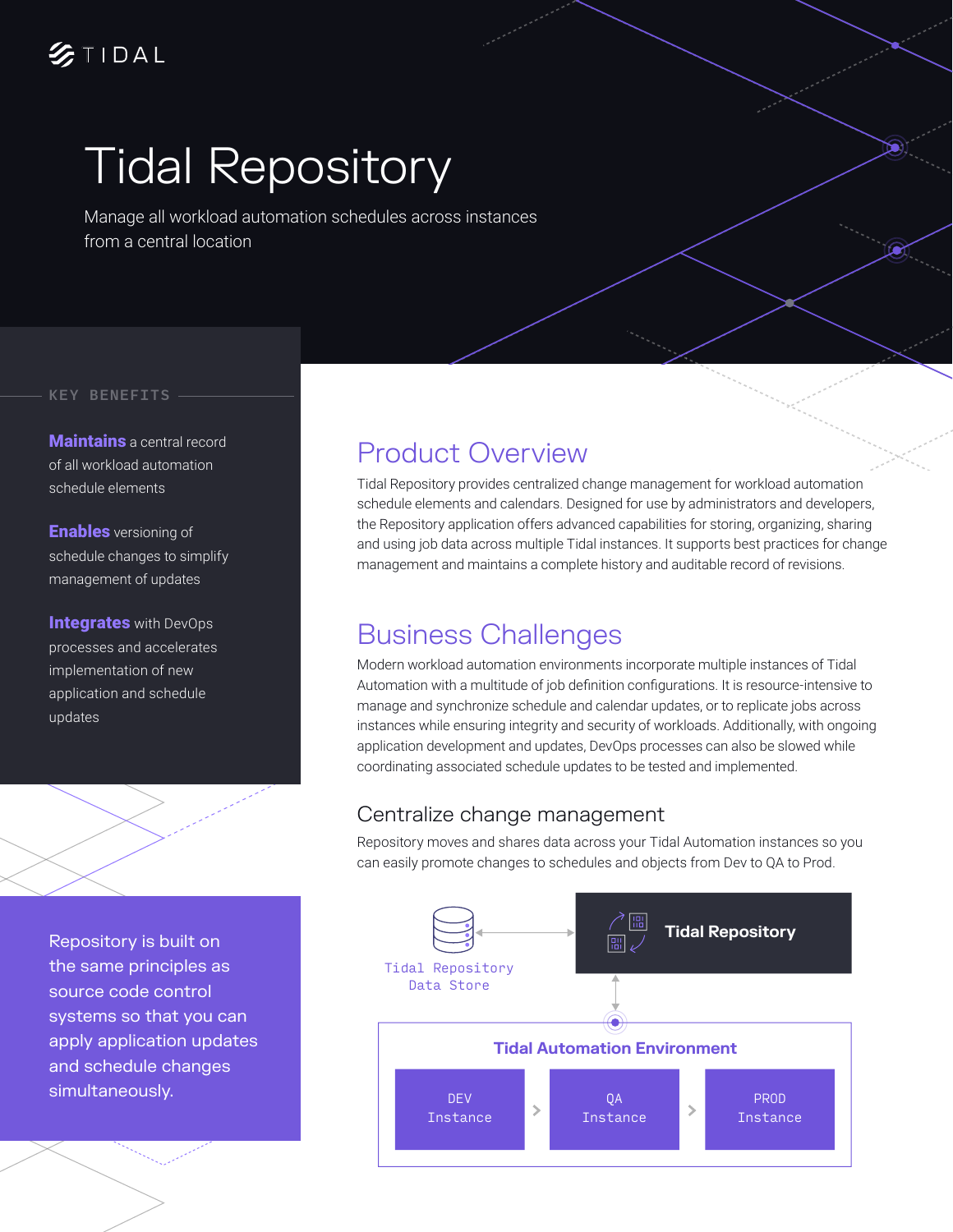Tidal Repository offers advanced capabilities for administrators and developers.



## For Administrators

#### Centralized Change Management

Create and update scheduling elements and then replicate those changes across Tidal instances – from Dev to QA to Prod – in support of the development lifecycle. You can even easily revert to a prior version of a schedule in the event of misconfiguration.

#### Single Source of Truth

The comprehensive history maintained in Repository serves as the central record of who made what changes and when. This logging is a valuable resource for satisfying audit and compliance requirements.

#### Role-Based Access Control

Protect the integrity of your schedules with the same fine-grained user access controls found in the Tidal Automation platform. Limit user access to the relevant Tidal instances when they are working with Repository. You can also control who has the ability to promote schedule changes and ensure validation policies are satisfied before promoting to Production.

#### Delegation to DevOps

When developers have the ability to edit and test their own schedule changes, wait times and bottlenecks for new application updates can be reduced. Administrators can create dedicated workspaces where users or workgroups can access and manipulate their own schedules based on their access privileges.

## For Developers

#### Integration with Application Development

When Tidal instances mirror the DevOps lifecycle, developers can synchronize their application updates and schedule changes in Repository for more efficient continuous delivery.

Repository also offers a command line and a REST API mechanism, making it easy to integrate into existing development processes.

#### Self-Service

Developers can run what-if scenarios in their dedicated Repository workspace with data that mirrors the Tidal Production environment, reducing risk to the integrity of Production schedules.